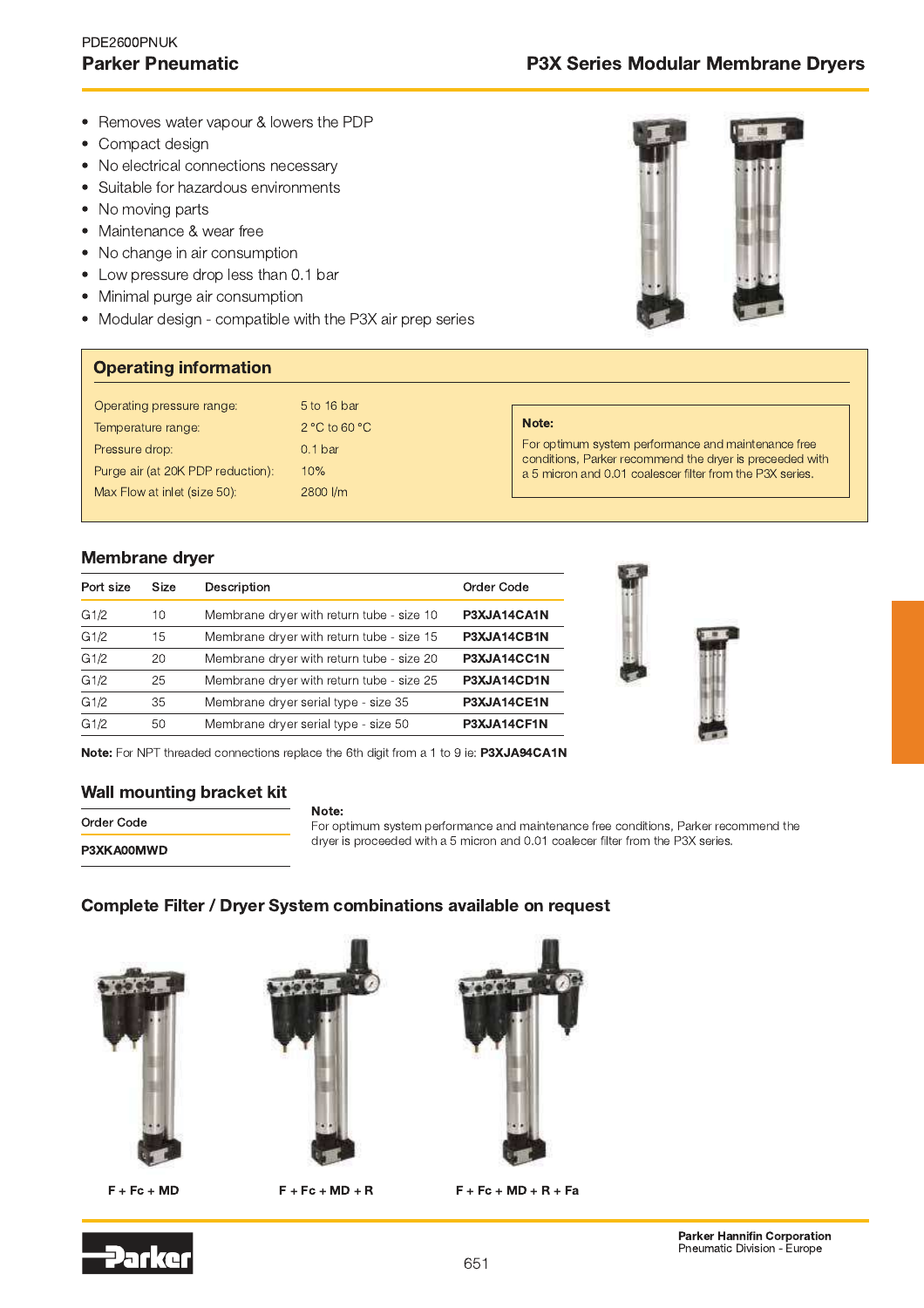# **Selection Criteria**

To correctly slect the dryer best suited for your application, the following information is required to ensure optimum performance and trouble free operation.

- Maximum inlet pressure dew point ( $^{\circ}$ C)
- Outlet PDP (°C)  $\bullet$
- $\bullet$ Working pressure (bar)
- Maximum inlet flow rate  $(m^3/h)$  $\bullet$

#### Conversion factor for calculation of corrected flow rate

| <b>Operating pressure</b><br>range p (bar) |      |      |     |     | 9   | 10  | $-1 - 1$ | 12   | 13   | 14   | 15   | 16   |
|--------------------------------------------|------|------|-----|-----|-----|-----|----------|------|------|------|------|------|
| Conversion factor                          | 0.57 | ง.78 | ت . | .21 | .42 | .64 | . 85     | 2.06 | 2.28 | 2.49 | 2.70 | 2.92 |

#### **Working Example:**

Selecting a dryer with an inlet pressure dew point of 35°C, a PDP reduction of 35K with a working / operating pressure of 6 bar and an inlet flow of 11  $m^3/h$ .

#### Step 1

From the correction factor table select the required pressure (6 bar) and read below the corrected factor value (0.78)

#### Step 2

To adjust the flow for your application, divide the required flow by the 0.78 correction factor

| Sizing capacity $=$ | Actual flow       | 11 m <sup>3</sup> /h | 14.1 $m^3/h$<br>$=$ |  |  |  |
|---------------------|-------------------|----------------------|---------------------|--|--|--|
|                     | Correction factor | 0.78                 |                     |  |  |  |

#### Step<sub>3</sub>

Plot the values on the selection graph (below). Where the dew point reduction value of 35K intersects with the corrected flow value of 14.1  $\text{m}^3/\text{h}$ , select the dryer flow curve which is equal or above the intersection point. For example: the optimum drver would be size 25 (P3XJA14CD1N)



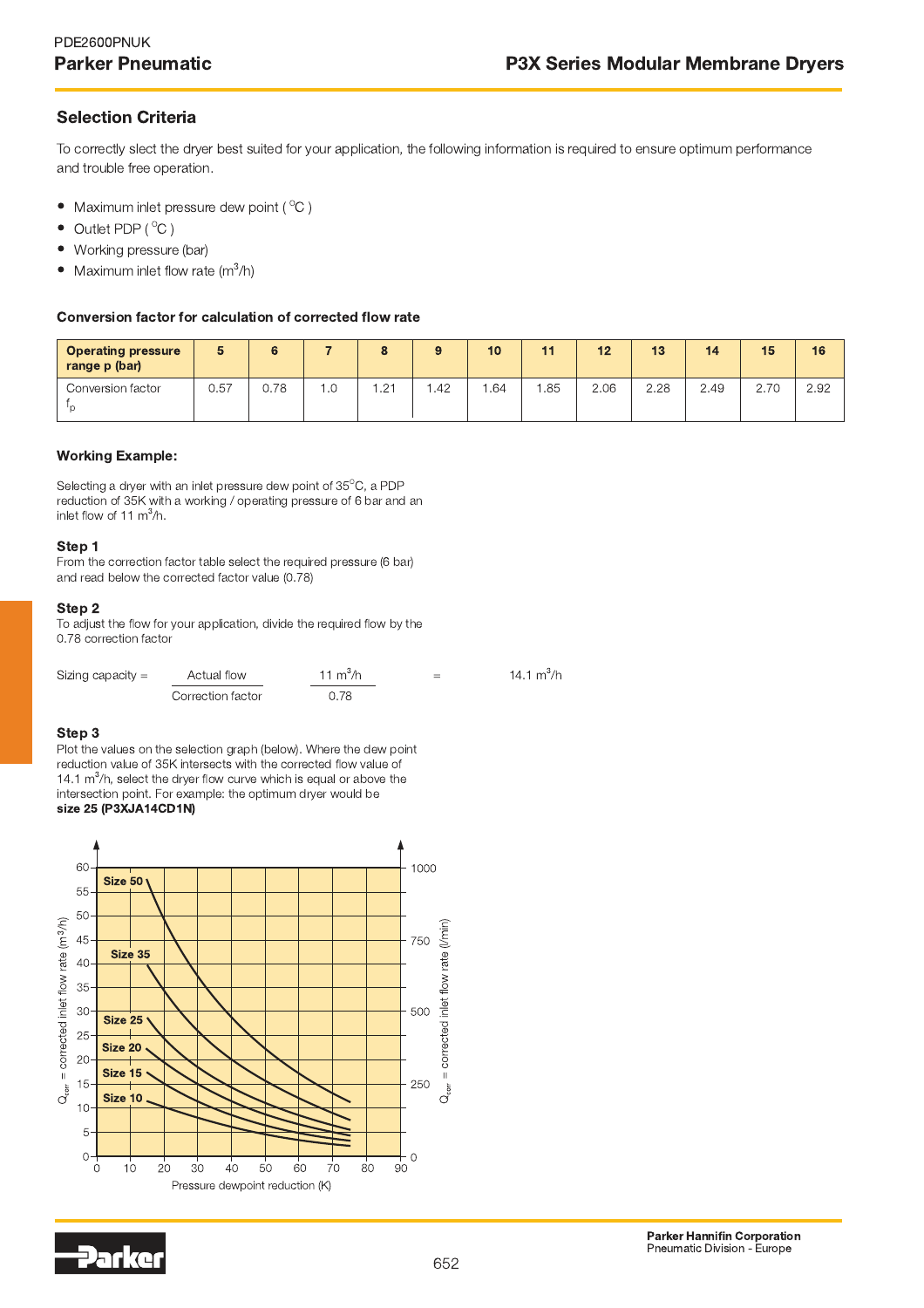# Selection Criteria

To correctly select the dryer best suited for your application, the following details are required to ensure optimum performance and trouble free operation.

- Maximum Inlet Flow.
- Minimum Inlet Pressure.
- Maximum Inlet Temperature.

Once these operating parameters have been established, you can select the most economical Dry Air System for your application.



## Technical Specifications

| <b>Flow Range:</b>                      |             | 85 L/min to 567 L/min at 7 bar   |
|-----------------------------------------|-------------|----------------------------------|
| <b>Minimum Operating Pressure:</b>      |             | 4 bar                            |
| <b>Maximum Operating Pressure:</b>      |             | 12 bar                           |
| <b>Minimum Operating Temperature:</b>   |             | $1.5^{\circ}$ C                  |
| <b>Maximum Inlet Temperature:</b>       |             | $50^{\circ}$ C                   |
| Noise Level (Average):                  |             | $\leq$ 70dB(A)                   |
| <b>Pressure Dewpoint</b><br>(Standard): |             | $-40^{\circ}$ C pdp              |
|                                         | (Optional): | $-70^{\circ}$ C pdp              |
| <b>Standard Electrical Supply:</b>      |             | 230/1ph/50Hz (Tolerance +/- 10%) |
|                                         |             | 115/1ph/60Hz (Tolerance +/- 10%) |
| Controls:                               |             | Electronic Control Timer         |
| <b>Inlet Connections:</b>               |             | G3/8                             |
| <b>Outlet Connections:</b>              |             | G3/8                             |

## Ordering Information



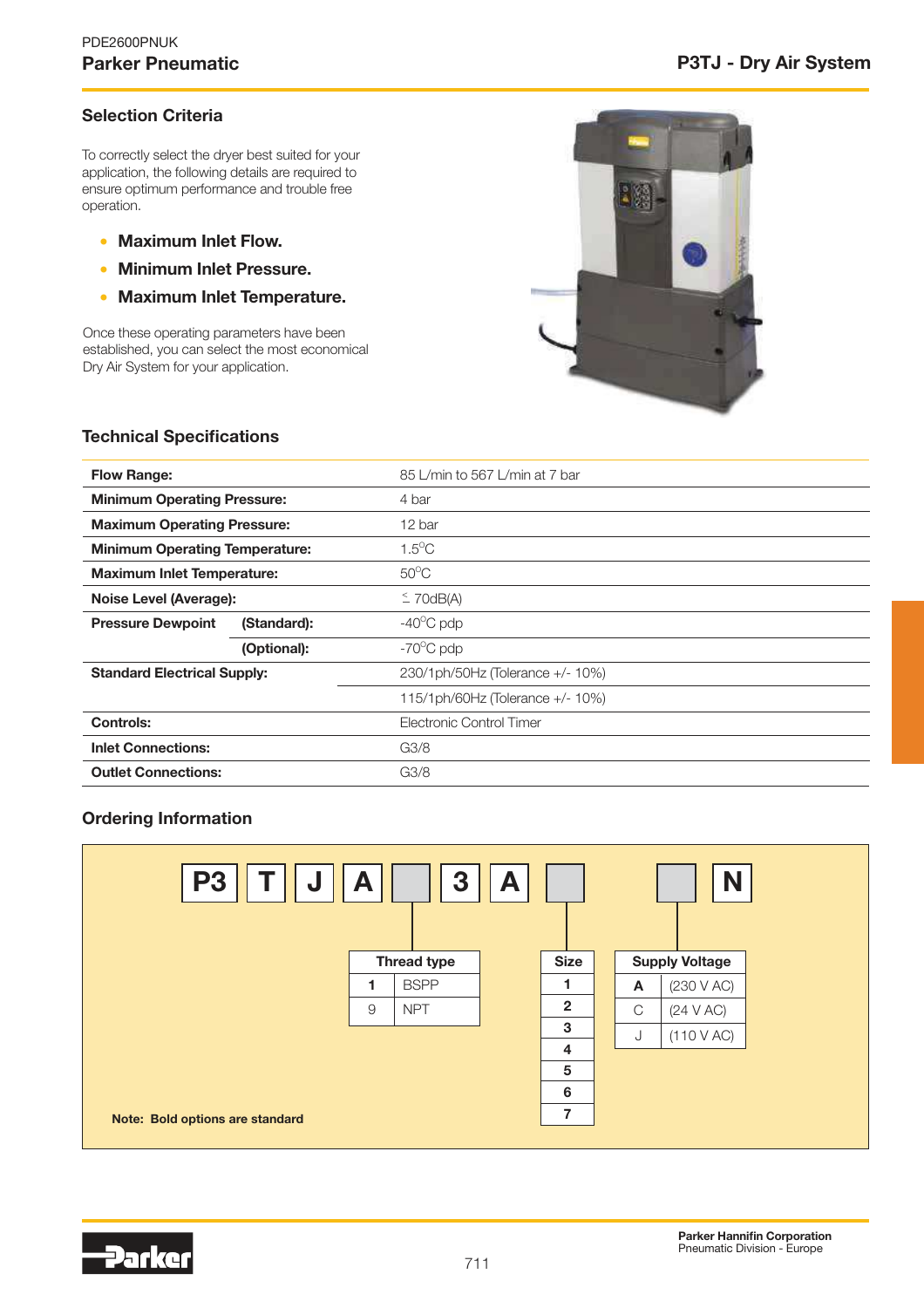# Standard nominal flow rate qnN (NL/min) at pressure dew point -40°C

| <b>Model</b> | Port        | <b>Max inlet</b> | <b>Inlet Pressure (bar)</b> |     |     |                |     |                  |     |     |      |
|--------------|-------------|------------------|-----------------------------|-----|-----|----------------|-----|------------------|-----|-----|------|
|              | <b>Size</b> | temperature      | $\overline{\mathbf{4}}$     | 5   | 6   | $\overline{7}$ | 8   | $\boldsymbol{9}$ | 10  | 11  | 12   |
|              | 3/8"        | $20^{\circ}$ C   | 53                          | 63  | 75  | 85             | 82  | 92               | 100 | 110 | 118  |
|              | 3/8"        | $35^{\circ}$ C   | 33                          | 47  | 66  | 85             | 80  | 99               | 118 | 142 | 165  |
| P3TJA13A1AN  | 3/8"        | $40^{\circ}$ C   | 32                          | 46  | 64  | 82             | 77  | 97               | 114 | 138 | 160  |
|              | 3/8"        | $45^{\circ}$ C   | 29                          | 42  | 58  | 75             | 70  | 87               | 104 | 125 | 145  |
|              | 3/8"        | $50^{\circ}$ C   | 24                          | 35  | 48  | 62             | 58  | 73               | 86  | 103 | 142  |
|              | 3/8"        | $20^{\circ}$ C   | 90                          | 107 | 125 | 142            | 137 | 153              | 167 | 183 | 198  |
|              | 3/8"        | $35^{\circ}$ C   | 57                          | 80  | 110 | 142            | 133 | 165              | 197 | 236 | 277  |
| P3TJA13A2AN  | 3/8"        | $40^{\circ}$ C   | 55                          | 78  | 106 | 138            | 129 | 161              | 190 | 229 | 269  |
|              | 3/8"        | $45^{\circ}$ C   | 50                          | 71  | 96  | 125            | 116 | 145              | 174 | 209 | 244  |
|              | 3/8"        | $50^{\circ}$ C   | 41                          | 59  | 80  | 104            | 97  | 121              | 144 | 172 | 238  |
|              | 3/8"        | $20^{\circ}$ C   | 143                         | 170 | 200 | 277            | 220 | 245              | 267 | 292 | 317  |
|              | 3/8"        | $35^{\circ}$ C   | 90                          | 128 | 176 | 227            | 213 | 265              | 315 | 377 | 444  |
| P3TJA13A3AN  | 3/8"        | $40^{\circ}$ C   | 87                          | 124 | 170 | 220            | 207 | 257              | 304 | 365 | 431  |
|              | 3/8"        | $45^{\circ}$ C   | 79                          | 112 | 154 | 200            | 187 | 233              | 278 | 333 | 390  |
|              | 3/8"        | $50^{\circ}$ C   | 66                          | 94  | 128 | 166            | 156 | 194              | 230 | 274 | 380  |
|              | 3/8"        | $20^{\circ}$ C   | 178                         | 213 | 250 | 283            | 275 | 307              | 335 | 365 | 397  |
|              | 3/8"        | $35^{\circ}$ C   | 112                         | 160 | 220 | 283            | 267 | 332              | 395 | 471 | 556  |
| P3TJA13A4AN  | 3/8"        | 40°C             | 109                         | 155 | 213 | 275            | 259 | 322              | 382 | 456 | 540  |
|              | 3/8"        | $45^{\circ}$ C   | 98                          | 141 | 193 | 249            | 234 | 292              | 348 | 416 | 488  |
|              | 3/8"        | $50^{\circ}$ C   | 82                          | 117 | 160 | 207            | 195 | 243              | 288 | 343 | 476  |
|              | 3/8"        | $20^{\circ}$ C   | 232                         | 277 | 323 | 368            | 357 | 398              | 435 | 475 | 515  |
|              | 3/8"        | $35^{\circ}$ C   | 146                         | 208 | 284 | 368            | 346 | 430              | 513 | 613 | 721  |
| P3TJA13A5AN  | 3/8"        | $40^{\circ}$ C   | 142                         | 202 | 275 | 357            | 336 | 418              | 496 | 594 | 700  |
|              | 3/8"        | $45^{\circ}$ C   | 128                         | 183 | 249 | 324            | 303 | 378              | 452 | 542 | 633  |
|              | 3/8"        | $50^{\circ}$ C   | 107                         | 152 | 207 | 269            | 253 | 314              | 374 | 447 | 618  |
|              | 3/8"        | $20^{\circ}$ C   | 268                         | 318 | 373 | 425            | 412 | 458              | 502 | 548 | 595  |
|              | 3/8"        | $35^{\circ}$ C   | 169                         | 239 | 328 | 425            | 400 | 495              | 592 | 707 | 833  |
| P3TJA13A6AN  | 3/8"        | $40^{\circ}$ C   | 163                         | 232 | 317 | 412            | 387 | 481              | 572 | 685 | 809  |
|              | 3/8"        | $45^{\circ}$ C   | 147                         | 210 | 287 | 374            | 350 | 435              | 522 | 625 | 732  |
|              | 3/8"        | $50^{\circ}$ C   | 123                         | 175 | 239 | 310            | 293 | 362              | 432 | 515 | 714  |
|              | 3/8"        | $20^{\circ}$ C   | 357                         | 425 | 498 | 567            | 550 | 612              | 668 | 732 | 793  |
|              | 3/8"        | $35^{\circ}$ C   | 225                         | 319 | 438 | 567            | 534 | 661              | 788 | 944 | 1110 |
| P3TJA13A7AN  | 3/8"        | $40^{\circ}$ C   | 218                         | 310 | 423 | 550            | 517 | 643              | 762 | 915 | 1078 |
|              | 3/8"        | $45^{\circ}$ C   | 196                         | 281 | 383 | 499            | 468 | 581              | 695 | 834 | 975  |
|              | 3/8"        | $50^{\circ}$ C   | 164                         | 234 | 319 | 414            | 391 | 483              | 574 | 688 | 952  |